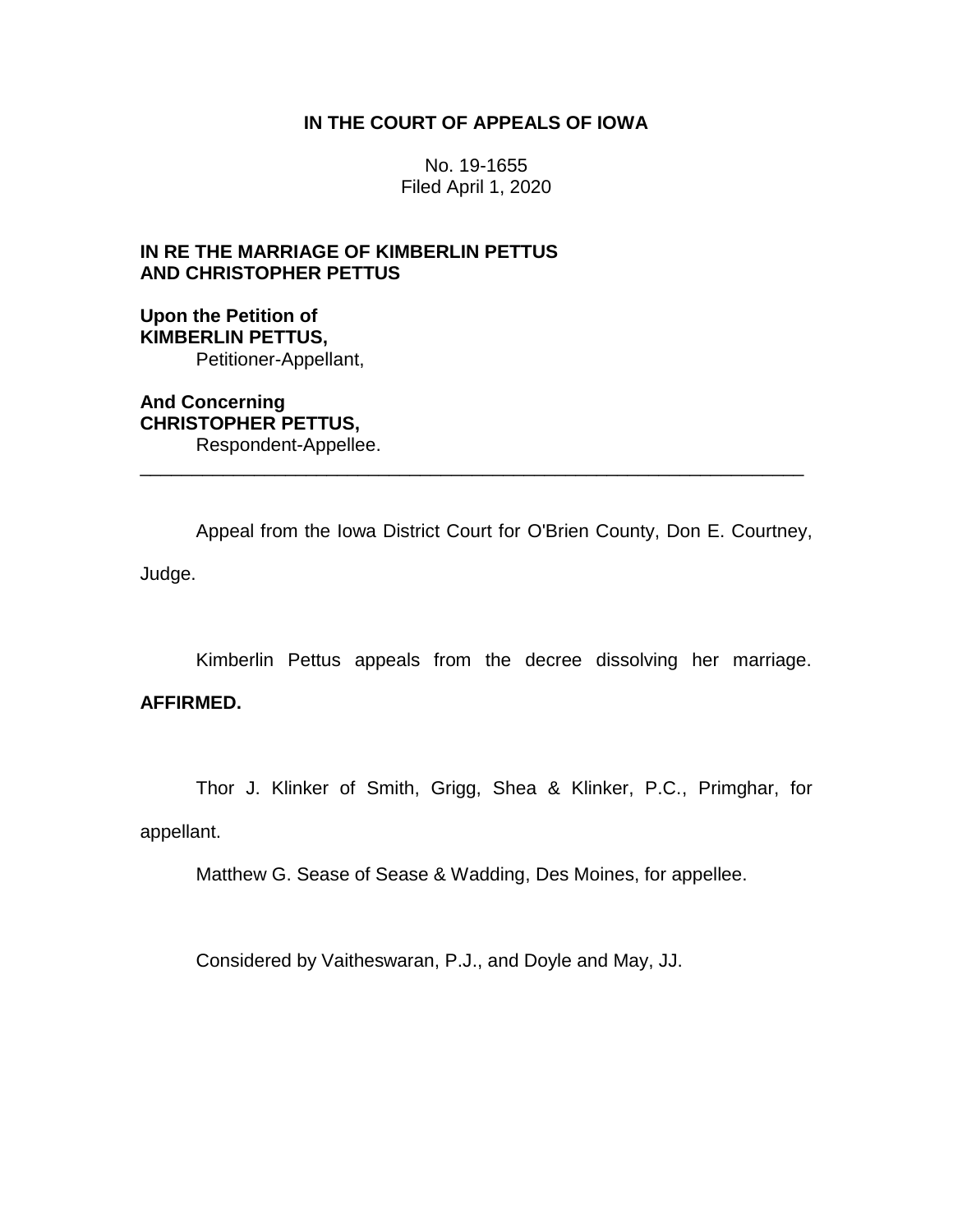**MAY, Judge.**

Kimberlin Pettus appeals from the decree dissolving her marriage to Christopher Pettus. She challenges the district court's physical care determination, the amount of child support awarded, and the district court's determination regarding attorney fees. She also seeks appellate attorney fees. We affirm.

Kimberlin and Christopher married in 2016. The same year, Christopher adopted Kimberlin's child, C.P., who has special medical and educational needs. During the marriage, the couple had two more children. They elected to open enroll C.P. into a neighboring school district because of its strong special education program. They also placed their younger two children in daycare in the same community.

But eventually the couple separated. Kimberlin moved to a neighboring town about thirty miles away. Kimberlin commenced this dissolution action.

The matter proceeded to trial. Kimberlin asked for physical care with visitation for Christopher. Christopher asked for joint physical care. In the alternative, Christopher requested physical care with visitation for Kimberlin.

In its decree, the district court awarded joint physical care. Kimberlin appeals.

We review dissolution proceedings de novo. *In re Marriage of McDermott*, 827 N.W.2d 671, 676 (Iowa 2013). However, we afford deference to the district court's factual findings, "particularly when considering the credibility of witnesses, but we are not bound by them." *In re Marriage of Fox*, 559 N.W.2d 26, 28 (Iowa 1997); *see also Hensch v. Mysak*, 902 N.W.2d 822, 824 (Iowa Ct. App. 2017).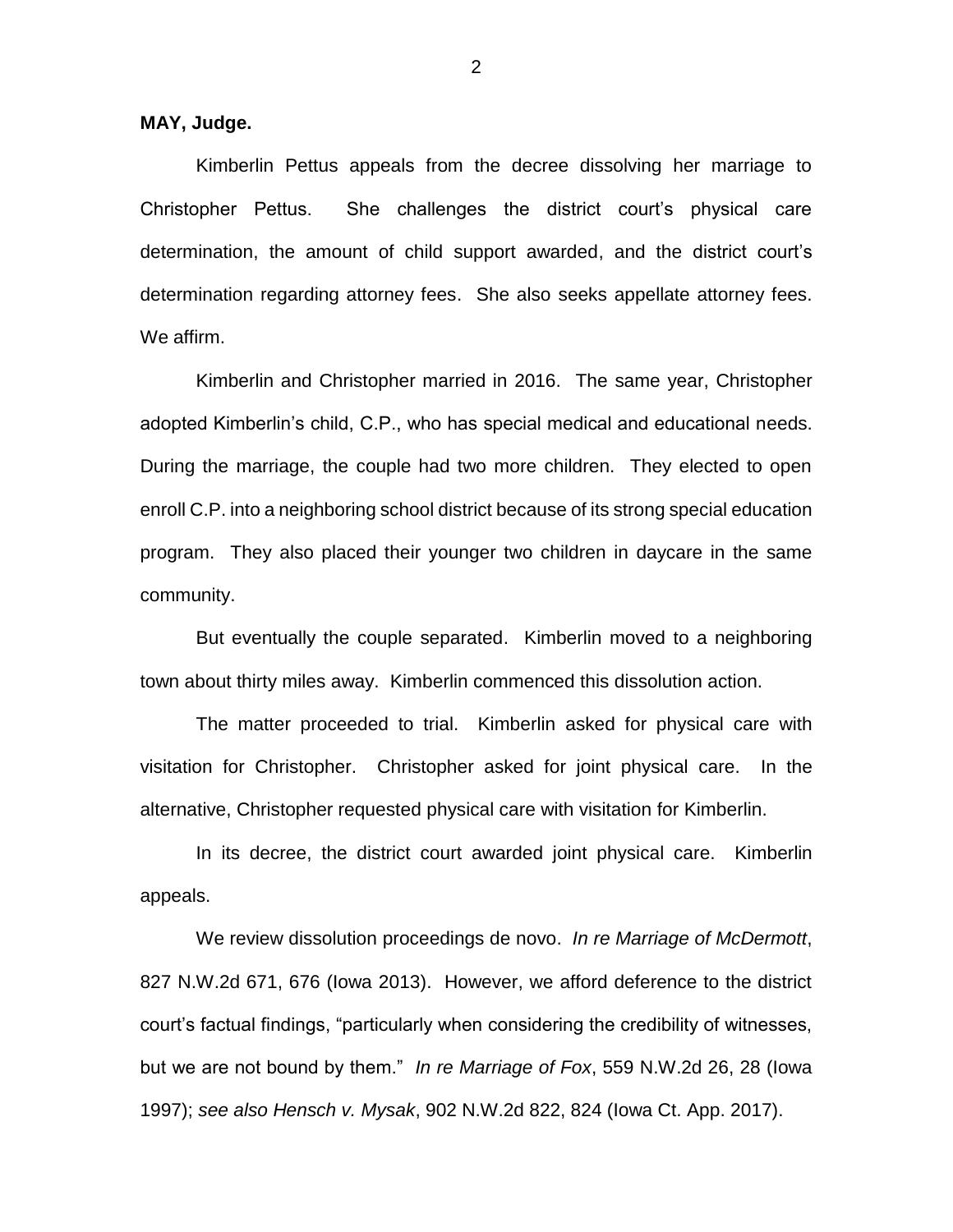Kimberlin argues the district court erred in awarding the parties joint physical care of their children.<sup>1</sup> In assessing her claim, we consider what physical care arrangement is in the children's best interests. *See* Iowa R. App. P. 6.904(3)(o). "The objective of a physical care determination is to place the children in the environment most likely to bring them to health, both physically and mentally, and to social maturity." *In re Marriage of Hansen*, 733 N.W.2d 683, 695 (Iowa 2007).

Caselaw provides "a nonexclusive list of factors to be considered when determining whether a joint physical care arrangement is in the best interests of the child[ren]." *In re Marriage of Berning*, 745 N.W.2d 90, 92 (Iowa Ct. App. 2007).

The factors are (1) "approximation"—what has been the historical care giving arrangement for the child[ren] between the two parties; (2) the ability of the spouses to communicate and show mutual respect; (3) the degree of conflict between the parents; and (4) "the degree to which the parents are in general agreement about their approach to daily matters."

*Id.* (quoting *Hansen*, 733 N.W.2d at 697–99). "The court may also consider any other relevant factors." *In re Marriage of Monat*, No. 18-0884, 2019 WL 1057310, at \*3 (Iowa Ct. App. Mar. 6, 2019).

We address each relevant factor. The approximation factor favors joint physical care. Historically, both parties have been actively involved in the children's lives. They shared the child-rearing duties. Joint physical care would best continue this arrangement.

 $\overline{a}$ 

 $1$  Kimberlin argues the district court applied the incorrect legal standard. We agree. The court applied the standard for a modification action, not the standard for an initial custody and physical care determination. This was error.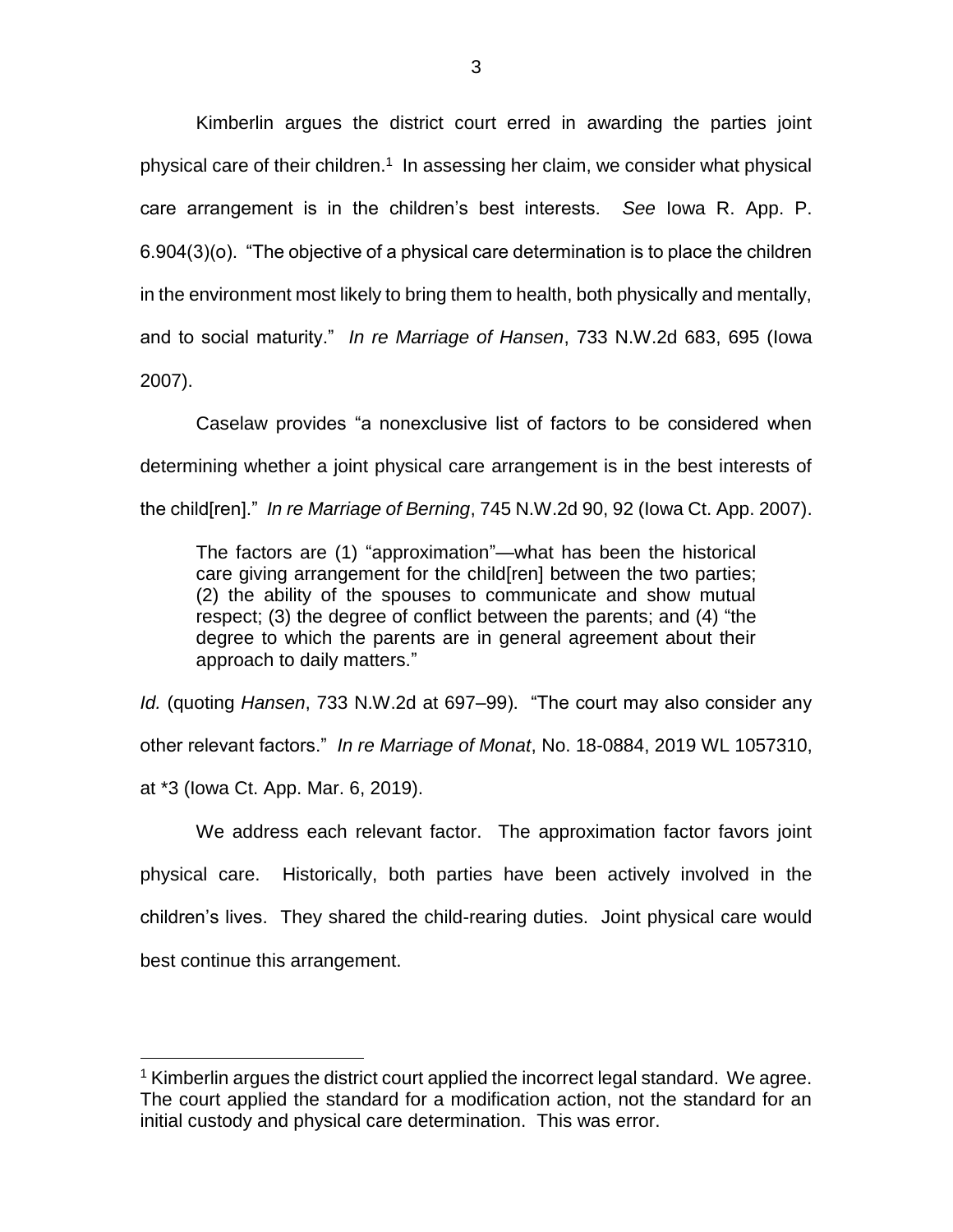And Kimberlin and Christopher can communicate important information regarding the children. We acknowledge Kimberlin would like Christopher to have more open communication with her. We hope the lines of communication will expand with time. But for now, the parties are sufficiently able to communicate regarding critical information.

Moreover, the record shows little conflict between the parties. And Kimberlin agreed a joint physical care arrangement could work.

The record is also absent any major differences in parenting styles. Christopher does maintain a different sleep schedule for the children. But it is not so drastically different that it makes joint physical care infeasible.

In addition to the four factors discussed above, we also consider special circumstances relevant to this particular family. *See Monat*, 2019 WL 1057310, at \*3. We note the parties no longer live in the same town. So, under a shared physical care arrangement, the children will be members of two communities. Moreover, they attend school/daycare in a third community. This may complicate future involvement in extra-curricular activities. But the children's school/daycare is roughly halfway in between the parties' homes. So the children could participate in activities in that community to ease any transportation issues.

We also note the oldest child, C.P., has unique medical needs. In the past, she has not always disclosed her symptoms to Christopher while in his care. This is concerning because, in one instance, she later required surgery to address the underlying issue. As we read Christopher's testimony, though, he appears to understand the seriousness of C.P.'s medical needs. Moving forward, we trust he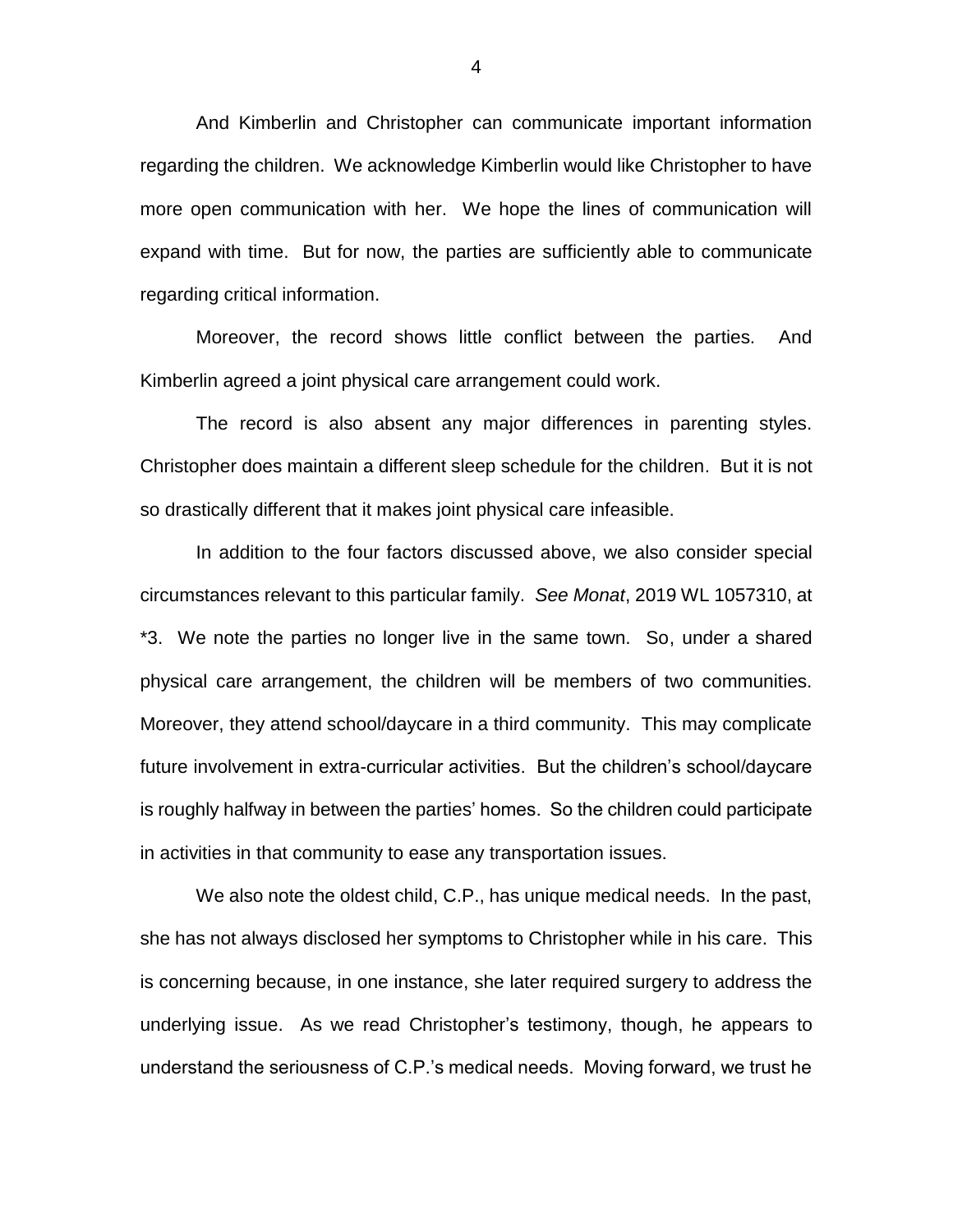will provide C.P. with an environment that makes her feel comfortable to discuss her medical conditions and symptoms with him. This will be critical to C.P.'s health.

After considering all the relevant factors, we agree with the district court that a joint physical care arrangement is in the children's best interests.<sup>2</sup>

Kimberlin also challenges the amount of child support awarded. Specifically, she argues the district court under-valued Christopher's annual income and over-valued hers. With respect to Christopher's income, she notes the district court failed to consider income from Christopher's second job as a trucker, which he quit about three weeks prior to trial. But Christopher remains employed full time at his primary job. And he quit his trucking job to spend more time with the children. We do not consider this voluntary underemployment or unemployment, which would prompt the court to impute additional earning potential. *See* Iowa Ct. R. 9.11(4). So we conclude the district court did not err when determining Christopher's income based on his full-time job earnings.

Kimberlin also claims the district court erred in finding her income is greater than the \$15,080.00 gross annual income to which she stipulated. Instead, the court found Kimberlin made \$19,760.00 as alleged by Christopher. Kimberlin testified she works from 8:00 a.m. to 3:15 p.m. as a para-educator during the school year at a rate of \$11.00 per hour. She also testified she recently found a

 $\overline{a}$ 

5

<sup>&</sup>lt;sup>2</sup> Kimberlin raises concerns regarding the sleeping arrangements at Christopher's house because a basement bedroom does not have an egress window. She also alleges Christopher has substance-abuse issues. But we note she proposed a physical care arrangement that would provide Christopher with two months' visitation over the summer months. Given her proposal to leave the children with him for two months' time, we find Kimberlin's concerns regarding Christopher's substance use and the sleeping arrangement to be minimal.